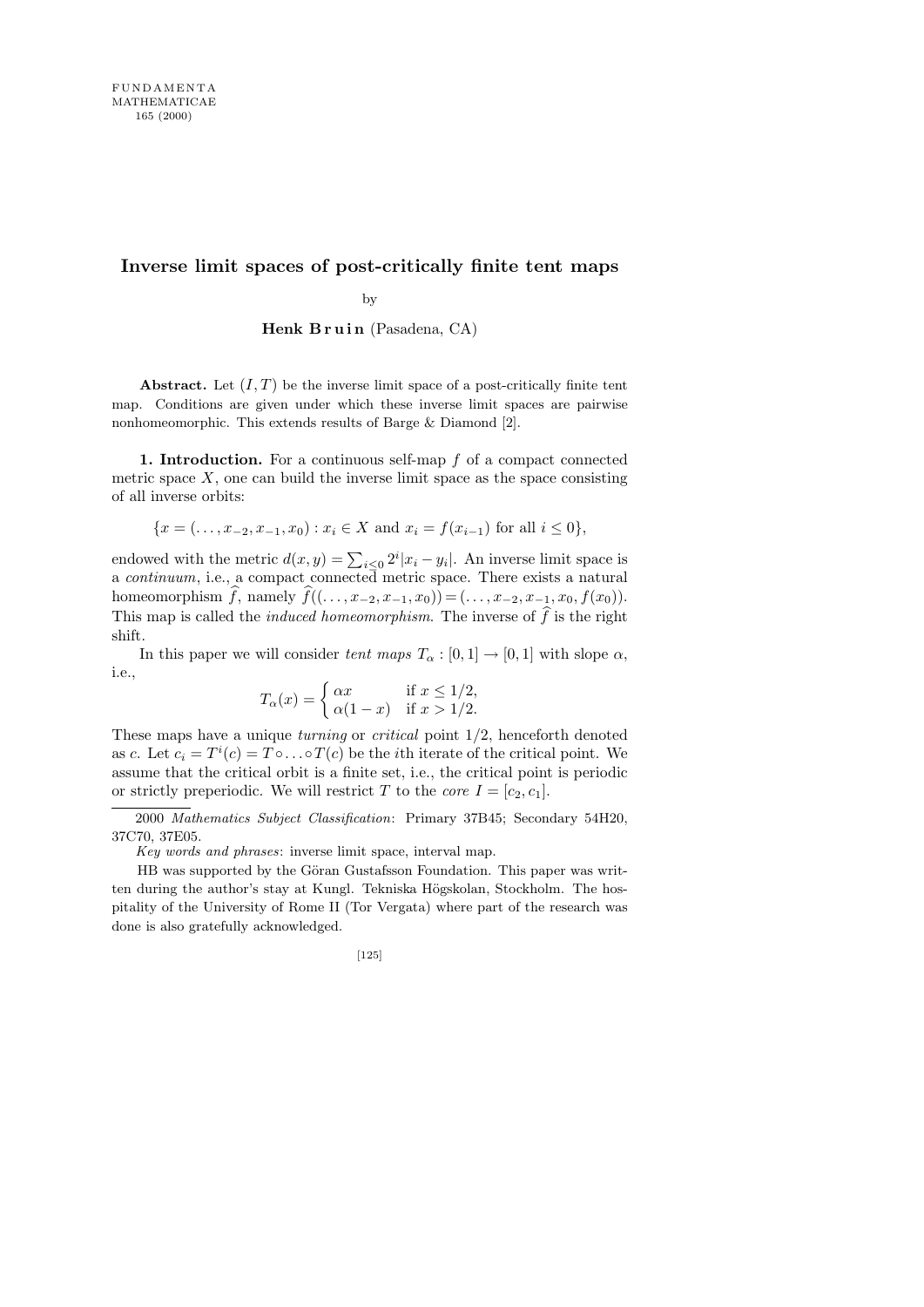Inverse limit spaces often show up as attracting or repelling sets in dynamical systems. For example, the inverse limit space of the full tent map  $T_2$ is homeomorphic to the closure of the unstable manifold of the fixed point of Smale's horseshoe. Barge & Holte [3] showed that more general horseshoes, within the Hénon family, are homeomorphic to the inverse limit spaces we are discussing in this paper. More precisely, suppose  $f_a(x) = 1 - ax^2$  is a quadratic map with a periodic turning point and  $H_{a,b}(x, y) = (1 - ax^2 + y, by)$ with the same value of a. Then for  $b < 0$  sufficiently close to 0, there exists an open disk V,  $[-1,1] \times \{0\} \subset V \subset \mathbb{R}^2$ , such that  $\mathrm{cl} H_{a,b}^n(V) \subset V$  and  $\bigcap_n H_{a,b}^n(V)$  is a space homeomorphic to one of the inverse limit spaces under consideration.

The purpose of this paper is to classify these inverse limit spaces as topological spaces. A classification of inverse limit spaces of so-called "hat-maps" (multiple one-dimensional horseshoes) was given in [16]. The inverse limit space of  $T_2$  is the Knaster continuum. This space has been studied extensively. Bandt [1] showed that all composants are pairwise homeomorphic (except for the 0-composant). Another goal may be to classify the automorphisms (up to isotopy) of these inverse limit spaces. Fokkink [10, Chapter 2, Theorem 3.3] showed that the only automorphisms on the Knaster continuum are isotopic to iterates of the induced homeomorphism.

It is well known that the slope of  $T_{\alpha}$  is determined by the dynamics of  $T_{\alpha}$ . To be precise, topological entropy is  $h_{\text{top}}(T_\alpha) = \max\{\log \alpha, 0\}$ . In this paper we extend a result of Barge and Diamond [2] which showed, among other things, that the inverse limit spaces of periodic tent maps  $T_{\alpha}$  and  $T_{\alpha}$  are non-<br>homeomorphic whenever  $\mathbb{Q}(\alpha)$  and  $\mathbb{Q}(\widetilde{\alpha})$  are different algebraic extensions. homeomorphic whenever  $\mathbb{Q}(\alpha)$  and  $\mathbb{Q}(\tilde{\alpha})$  are different algebraic extensions. We prove

THEOREM 1 (Main). Let  $T_{\alpha}$  and  $T_{\alpha}$  be tent maps with finite critical<br>ts. If  $\log \alpha$  and  $\log \tilde{\alpha}$  are rationally independent, then  $(I, T_{\alpha})$  and  $(I, T_{\alpha})$ orbits. If  $\log \alpha$  and  $\log \tilde{\alpha}$  are rationally independent, then  $(I, T_{\alpha})$  and  $(I, T_{\alpha})$ <br>are not homeomorphic. are not homeomorphic.

It was shown in [5] that if  $T_{\alpha}$  has an *n*-periodic point, then  $(I, T_{\alpha})$  and  $(I, T_{\alpha}^{\sim})$  can only be homeomorphic if the critical point of  $T_{\alpha}^{\sim}$  is also *n*-periodic.<br>Indeed, the inverse limit spaces  $(I, T_{\alpha})$  and  $(I, T_{\alpha}^{\sim})$  have the same number of Indeed, the inverse limit spaces  $(I, T_{\alpha})$  and  $(I, T_{\alpha})$  have the same number of endpoints only under this hypothesis. endpoints only under this hypothesis.

The proof of the main theorem has some of the flavour of Watkins' proof [16]. A key ingredient in our proof are certain substitution systems, which describe the way how composants of  $(I, T_\alpha)$  are folded. Substitutions are partially described by their associated matrices. Looking at these matrices only, and ignoring the additional structure of the substitutions, may lead to results similar to those of Barge and Diamond [2] (recently extended by Swanson and Volkmer [15]). In [11], Kailhofer presents a different approach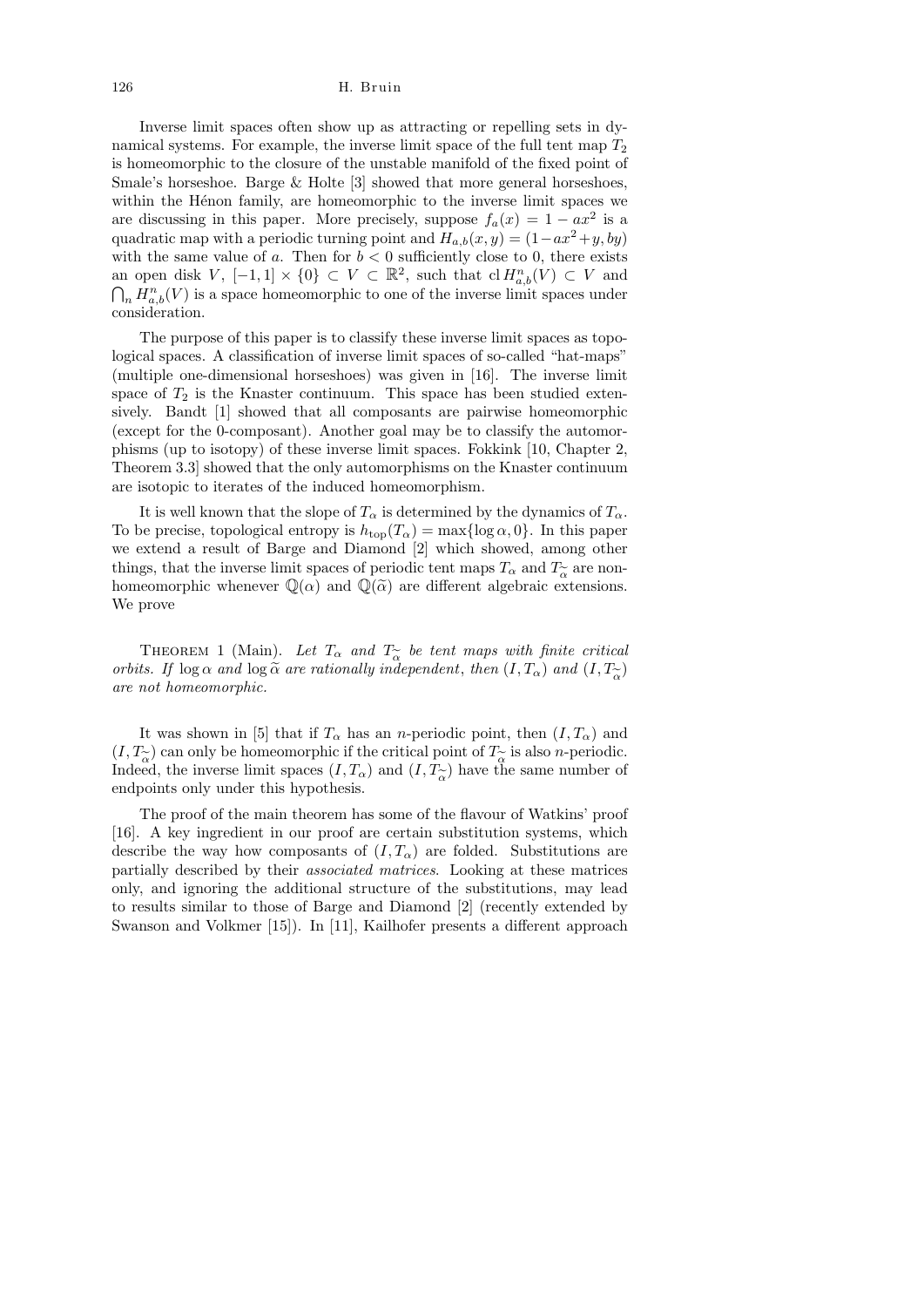to the folding patterns of the composants of  $(I, T_{\alpha})$  and obtains results of a more combinatorial flavour than Theorem 1 $(1)$ .

Acknowledgments. The author wants to thank the referee for the careful reading of the manuscript.

**2. Chains and turnlinks.** Throughout the paper  $T$  is assumed to have a finite critical orbit. Therefore  $\delta(T) := \min\{|x - y| : x \neq y \in \text{orb}_T(c)\} > 0.$ It is well known that inverse limit spaces of tent maps are chainable (see e.g. [13]). A *chain* is a finite open cover  $C = \{L_i\}_{i=1}^N$  of  $(I, T)$  whose *links*  $L_i$  and  $L_j$  intersect if and only if  $|i - j| \leq 1$ . A space is said to be *chainable* if for every  $\varepsilon > 0$ , there is a chain whose links have diameter less than  $\varepsilon$ .

Let us define a collection of natural chains. Let  $Q_t = \{q_{t,1}, q_{t,2}, \ldots, q_{t,N(t)}\}$  $(t = 0, 1, 2, ...)$  be points in the interval with the following properties:

- $c_2 = q_{t,1} < q_{t,2} < \ldots < q_{t,N(t)} = c_1.$
- $\{c, c_1, c_2\} \subset Q_t$  for all t.
- $T^{-1}(Q_t) \subset Q_{t+1}$ .

• For every  $t \ge 0$  and  $1 \le i \le N(t)$ ,  $|T^t(q_{t,i}) - T^t(q_{t,i+1})| \le 2^{-t} \eta$ , where  $0 < \eta < \frac{1}{2}\delta(T).$ 

Let  $C_t$  be the chain whose links are given by

$$
L_{t,i} = \{ x \in (I,T) : x_{-t} \in (q_{t,i-1}, q_{t,i+1}) \}.
$$

Here we adopt the convention that  $L_{t,1} = \{x \in (I,T) : x_{-t} \in [c_2, q_{t,2})\}\$ and  $L_{t,N(t)} = \{x \in (I,T) : x_{-t} \in (q_{t,N(t)-1}, c_1]\}.$  Obviously,  $C_t$  are chains and the diameters of the links tend to 0 as  $t \to \infty$ . By choosing  $\eta$  small, the chains can be made as fine as required. Note that if we use these chains, chainability of  $(I, T)$  is immediate.

If C and C' are chains, C is called *finer* than C' if for every link  $L \in C$ there is a link  $L' \in C'$  containing L. By construction,  $C_s$  is finer than  $C_t$ whenever  $s \geq t$ .

DEFINITION 1. A link  $L \in \mathbb{C}$  is a *turnlink* if there exists an adjacent link  $M \in C$ , a chain  $C' = \{L'_j\}_{j=1}^{N'}$  and integers  $a, b, 1 \le a < b \le N'$ , such that

•  $L \cup M \supset \bigcup_{j=a}^b L'_j,$ 

• 
$$
L \cap (\bigcup_{j=a}^{b} L'_j) \neq \emptyset
$$
,

•  $L'_a, L'_b \subset M \setminus L$ .

We say that  $C'$  turns in  $L$  in this case. The link  $L$  is an essential turnlink if every sufficiently fine chain  $C'$  has a turnlink in  $L$ .

<sup>(</sup> 1 ) After this paper was submitted both L. Kailhofer and B. Raines have made claims that all nonconjugate tent maps with periodic critical points have nonhomeomorphic inverse limit spaces.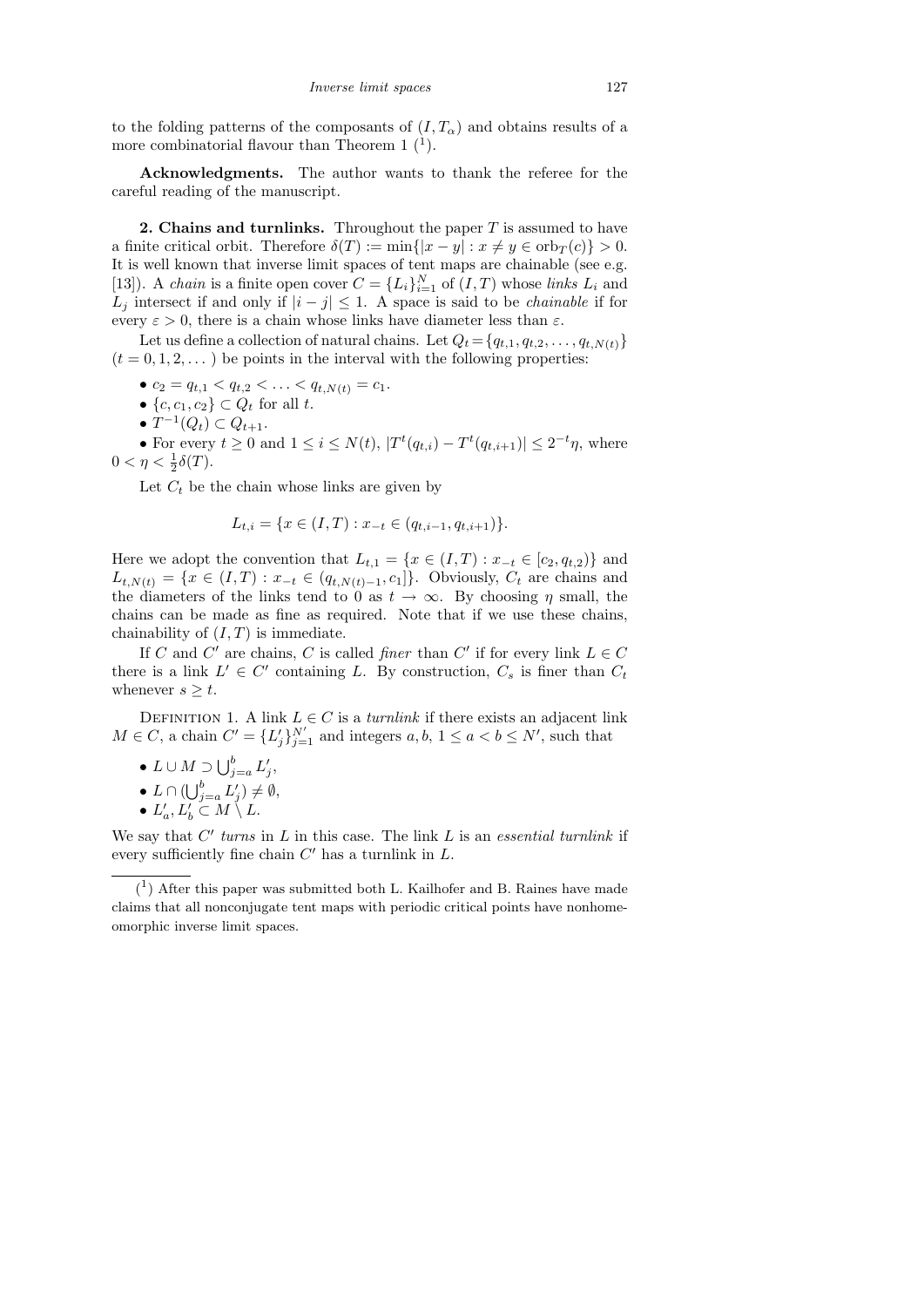Note that this definition involves arbitrary chains, not necessarily the natural chains introduced above. The first and last link of a chain is always a turnlink (e.g., the natural chain  $C_{t+2}$  turns in  $L_{t,1}$  and  $L_{t,N(t)} \in C_t$ ), but need not be an essential turnlink.

Write  $\pi_t : (I, T) \to I$  for the projection to the  $(-t)$ th component. The omega limit set of x is the set of accumulation points of the orbit of  $x$ , i.e.,  $\omega(x) := \omega_T(x) := \bigcap_{i \geq 0} \bigcup_{j \geq i} T^j(x).$ 

LEMMA 1. The link  $L \in C_t$  is an essential turnlink if and only if  $\omega(c) \cap$  $\pi_t(L) \neq \emptyset$ .

Note that because  $orb(c)$  is finite,  $\omega(c)$  is nothing else than the periodic orbit that c belongs to or is eventually mapped on.

Proof of Lemma 1. " $\Leftarrow$ " Suppose that  $c_n \in \pi_t(L) \cap \omega(c)$ . As  $c_n \in \omega(c)$ , there is a point  $x = (..., x_{-1}, x_0) \in L$  such that  $x_{-t} = c_n$  and  $x_i \in \omega(c)$ for all  $i \leq 0$ . Let C' be any chain refining  $C_t$  and let  $L' \in C'$  be such that  $x \in L' \subset L$ . We will prove that  $L'$  is a turnlink.

Let  $\varepsilon = \sup \{ d(y, z) : y, z \in L' \}.$  Assuming that C' is sufficiently fine,  $\varepsilon < \eta < \frac{1}{2}\delta(T)$ . Take s so large that  $C'' := C_s$  refines  $C'$  and  $2^{-s} < \varepsilon$ . Moreover, choose s such that  $c_s = c_n$ . Then there exist  $a < b$  such that  $J := \pi_s(\bigcup_{j=a}^b L''_j)$  contains c and is a maximal interval on which  $T^s \mid J$  has a single turning point (namely c). Then  $\pi_0(\bigcup_{j=a}^b L''_j)$  is an interval stretching from  $c_n$  to another point  $u \in orb(c)$  satisfying  $u \in cl \pi_0(L''_a) \cap cl \pi_0(L''_b)$ . Moreover, for any two points  $y, z \in \bigcup_{j=a}^{b} L''_j$  such that  $\pi_0(y) = \pi_0(z)$  we have  $d(y, z) < \varepsilon$ . It follows that  $C_s$  turns in  $\tilde{L}'$ .

"⇒" Let  $p > c$  be the orientation reversing fixed point of T. Let us start by presenting the arc component P through  $\bar{p} = (\ldots, p, p, p)$ . This is the largest arc connected set containing  $\bar{p}$ . It can be written as  $\bigcup_n P_n$  where  $P_n = \{x : x_i \geq c \text{ for all } i < -n\}.$  Because  $P_n$  can be parametrized by its  $(-n)$ th component, it is an arc. The union P is clearly dense in  $(I, T)$ .

Assume now that  $L' \in C', L' \subset L$ , is a turnlink, and assume that  $\{L''_j\}_{j=a}^b$ turns in  $L' \cup M'$ . Here M' is the appropriate link adjacent to L'. The arc component P lies dense in  $(I, T)$ . In particular, there is an arc  $A \subset P$  such that  $A \subset \bigcup_{j=a}^b L''_j$  and  $A \cap L''_j \neq \emptyset$  for all  $a \leq j \leq b$ . This implies that also  $\pi_t(A)$  must turn in  $\pi_t(L' \cup M')$ . But since  $A \subset P_n$  for some  $n \geq t$ ,  $\pi_t(A)$  can only turn if  $\pi_t(P_n)$  turns, i.e., if it contains the image of a turning point of  $T^{n-t}$ . This is a point  $y = T^{i}(c)$  for some  $1 \leq i \leq n-t$ , and there are points  $x_1, x_2, x_3 \in P_n$  such that

- $\pi_t(x_2) = y$ .
- $\pi_t(x_1) = \pi_t(x_3) = y \pm \eta$ , where as before  $0 < \eta < \frac{1}{2}\delta(T)$ .
- $\pi_t(z) \neq y \pm \eta$  for any  $z \in P_n$  strictly between  $x_1$  and  $x_3$ .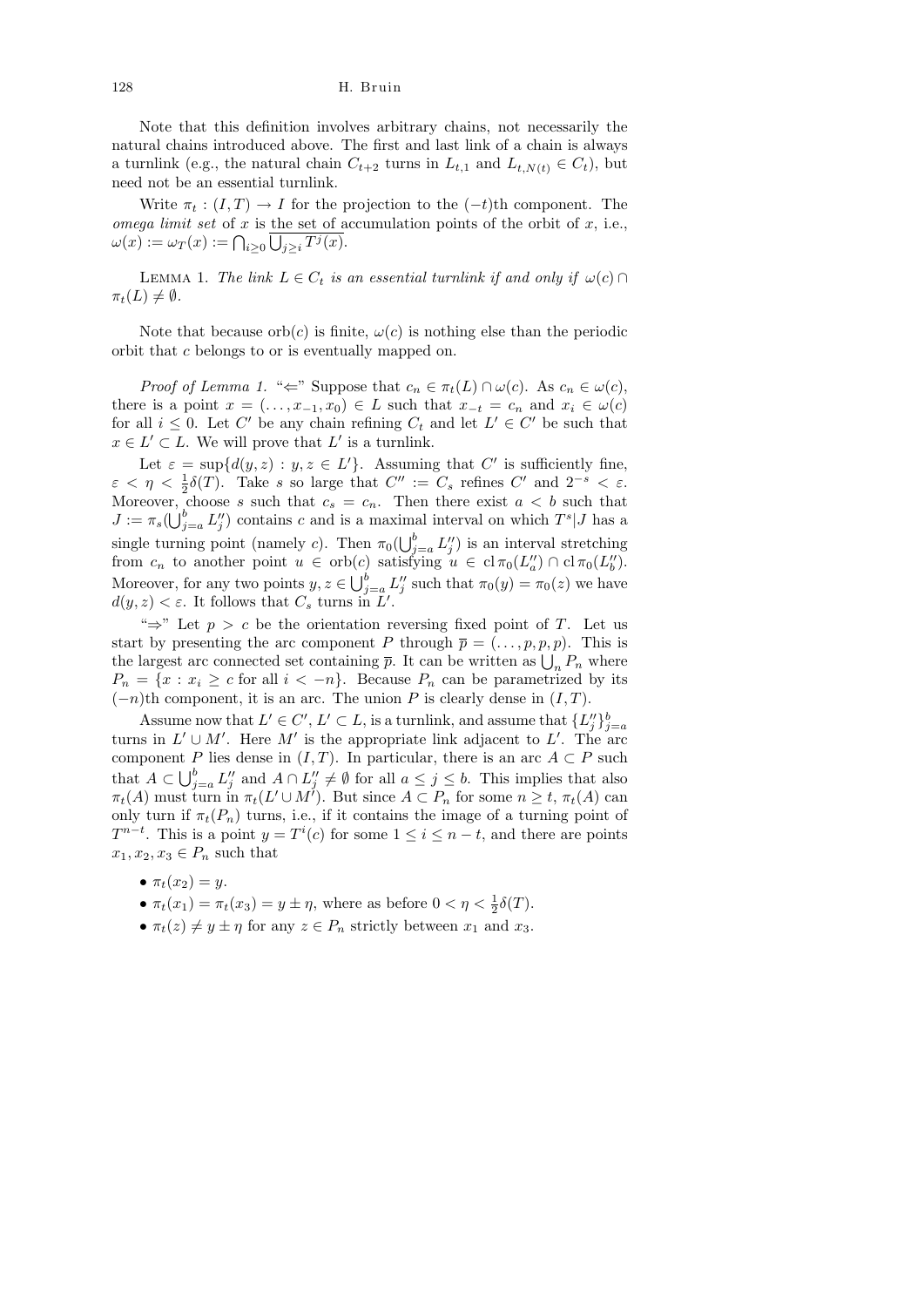•  $x_1, x_3 \in N' \in C'$ . Here we assume for simplicity that  $C' = C_s$  for some large s.

It follows that  $(\pi_{t+i}(x_1), \pi_{t+i}(x_3))$  is an interval containing the critical point, and  $|\pi_{t+i}(x_1) - \pi_{t_i}(x_3)| \geq \eta/\alpha^i$ , where  $\alpha$ , the slope of T, serves as Lipschitz constant. Therefore  $d(x_1, x_3) \geq 2^{-i} \eta/\alpha^i$ . On the other hand, the chain C' can be taken arbitrarily fine and N' arbitrarily small. As  $x_1, x_3 \in N'$ , *i* becomes arbitrarily large and consequently  $y \in \omega(c)$ . ■

This lemma seems to indicate that chains have precisely  $\#\omega(c)$  turnlinks. This is not completely true, because two adjacent links may both be turnlinks with respect to the same  $y \in \omega(c)$ . Hence turnlinks may come in pairs, but there are precisely  $\#\omega(c)$  "clusters" of essential turnlinks.

LEMMA 2. If  $L \in C_t$  is a turnlink, then  $\pi_t(L)$  contains a point in  $\bigcup_{i\geq 1} T^i(c)$ .

Proof of Lemma 2. This is just the second part of Lemma 1, except that, because the turnlink  $L$  need not be essential, we cannot take the chain  $C'$ arbitrarily small. Therefore we can only conclude that  $\pi_t(L) \cap \bigcup_{i \geq 1} T^i(c)$  $\neq \emptyset$ .

Hence, if c is periodic, then the turnlinks of  $C_t$  coincide with the essential turnlinks of  $C_t$ . If c is strictly preperiodic, this need not be true.

COROLLARY 1. If T and  $\tilde{T}$  are tent maps such that  $\omega_T(c)$  and  $\omega_{\tilde{T}}(c)$ <br>of different cardinality, then the inverse limit spaces (IT) and (IT) are have different cardinality, then the inverse limit spaces  $(I, T)$  and  $(I, \tilde{T})$  are not homeomorphic.

This extends a result of Barge and Martin [5], showing the same thing for maps with a periodic critical point.

Proof of Corollary 1. Suppose that  $\#\omega_T(c) < \#\omega_{\widetilde{T}}(c)$ . Let  $h : (I,T) \to \widetilde{T}$  be a homeomorphism. Take t so large that  $h(C_i)$  refines  $\widetilde{C}_c$ . Clearly  $(I, T)$  be a homeomorphism. Take t so large that  $h(C_t)$  refines  $C_0$ . Clearly,  $h(L)$  is contained in an essential turnlink of  $C_0$  whenever  $L \in C_t$  is an essential turnlink. By the pigeonhole principle (and the choice of  $\eta$ ) there is at least one essential turnlink  $\widetilde{L} \in \widetilde{C}_0$  left out. Take some chain  $\widetilde{D}$  refining  $h(C_t)$ which turns in  $\tilde{L}$ . Because the turnlink  $\tilde{L}$  is essential, such a chain  $\tilde{D}$  can be found. Then  $h^{-1}(\tilde{D})$  is a chain turning in some link in  $h^{-1}(\tilde{L})$ . But  $h^{-1}(\tilde{L})$ is disjoint from the essential turnlinks of  $C_t$ . This contradicts Lemma 1.

Using limits of turnlinks one can show that inverse limit spaces of tent maps are not homogeneous. Indeed, let us make the following definition:

DEFINITION 2. A point  $q \in (I, T)$  is a turnlink point if for every neighbourhood  $U \ni q$ , every sufficiently fine chain has a turnlink (and therefore essential turnlink) in U.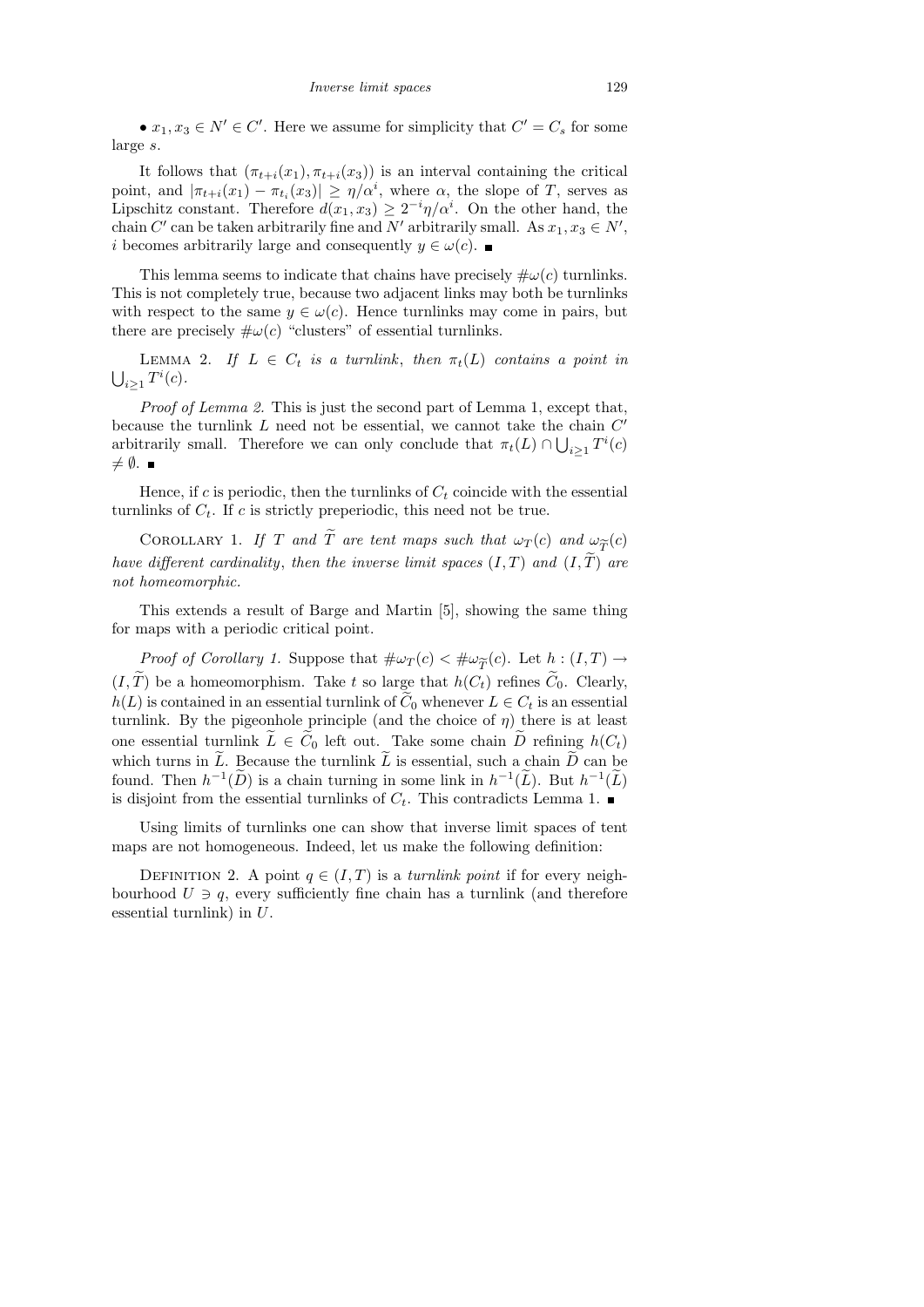If  $\omega(c)$  is a periodic orbit orb $(p) = \{p_1, p_2, \ldots, p_n\}$ , then the techniques from Lemma 1 can be used to show that there are only  $n$  turnlink points:  $(\ldots, p_n, p_1, p_2, \ldots, p_n)$  and its shifts. If c is *n*-periodic, these points are actually the *n* endpoints of  $(I, T)$ ; see [5].

A turnlink point  $q$  can be either one-sided or two-sided. Assume that  $C$ is a chain and the link  $L$  containing  $q$  is not the first or the last link. Then  $q$  is one-sided if there is a single link  $M$  adjacent to  $L$  such that every sufficiently fine chain turns in  $L \cup M$ . If M' is the other adjacent link and sufficiently fine chains turn both in  $L \cup M$  and in  $L \cup M'$ , then q is a two-sided turnlink point. If c is periodic, then every endpoint as turnlink point is one-sided. If c is strictly preperiodic, say  $T^t(c) = T^{t+n}(c) = p$ , then the turnlink points are one-sided if  $p$  is orientation preserving and two-sided if  $p$  is orientation reversing. If  $c$  is strictly preperiodic, then (with the exception of the full tent map, whose inverse limit space is the standard Knaster continuum  $=$  bucket handle) the turnlink points are not endpoints.

A nice illustration of a two-sided turnlink point is the inverse limit space A nice interaction of a two-sided turning point is the inverse limit space<br>of the tent map with slope  $\sqrt{2}$ . In this case  $c_3 = p > c$  is the fixed point. The inverse limit space consists of two bucket handles glued together at their end-points (see [4]). The glue point becomes the (unique) turnlink point.

With the exception of the turnlink points, the inverse limit space of a post-critically finite tent map is locally homeomorphic to a Cantor set of arcs.

3. Maps with periodic turning points. Our next aim is to describe how  $C_t$  coils through  $C_s$  for  $t \geq s$ . We do this for the case when the critical how  $C_t$  constration  $C_s$  for  $t \geq s$ . We do this for the case when the critical point is periodic. At this point we will also assume that  $\sqrt{2} < \alpha \leq 2$ . It is well known that  $T_{\alpha}$  is *locally eventually onto* in this case, i.e., for any nondegenerate interval  $J \subset [0,1]$ , we have  $f^i(J) \supset [T_\alpha^2(c), T_\alpha(c)]$  for i sufficiently large. The case  $\alpha \leq \sqrt{2}$  will be discussed in Corollary 2.

Let  $c_2 = y_1 < \ldots < y_n = c_1$  be the critical orbit spatially ordered. Let  $a_i, 1 \leq i \leq n-1$ , denote the intervals  $[y_i, y_{i+1}]$ . Write

$$
\chi(a_i) = \begin{cases} a_j a_{j+1} \dots a_{j+k} & \text{if } f : [y_i, y_{i+1}] \to [y_j, y_{j+k+1}] \text{ o.p.,} \\ a_{-j-k} \dots a_{-j-1} a_{-j} & \text{if } f : [y_i, y_{i+1}] \to [y_j, y_{j+k+1}] \text{ o.r.} \end{cases}
$$

Here o.p. and o.r. stand for orientation preserving and orientation reversing. In other words, the symbol  $a_{-j}$  indicates  $[y_j, y_{j+1}]$  traversed in the orientation reversing way. Consequently,

$$
\chi(a_{-i}) = \begin{cases} a_j a_{j+1} \dots a_{j+k} & \text{if } f : [y_i, y_{i+1}] \to [y_j, y_{j+k+1}] \text{ o.r.}, \\ a_{-j-k} \dots a_{-j-1} a_{-j} & \text{if } f : [y_i, y_{i+1}] \to [y_j, y_{j+k+1}] \text{ o.p.} \end{cases}
$$

The definition of  $\chi$  extends to finite and infinite words by concatenation: if  $s_i$  are symbols, then  $\chi(s_1 \ldots s_n) = \chi(s_1) \ldots \chi(s_n)$  and  $\chi(s_1 s_2 \ldots)$  $\chi(s_1)\chi(s_2)\ldots$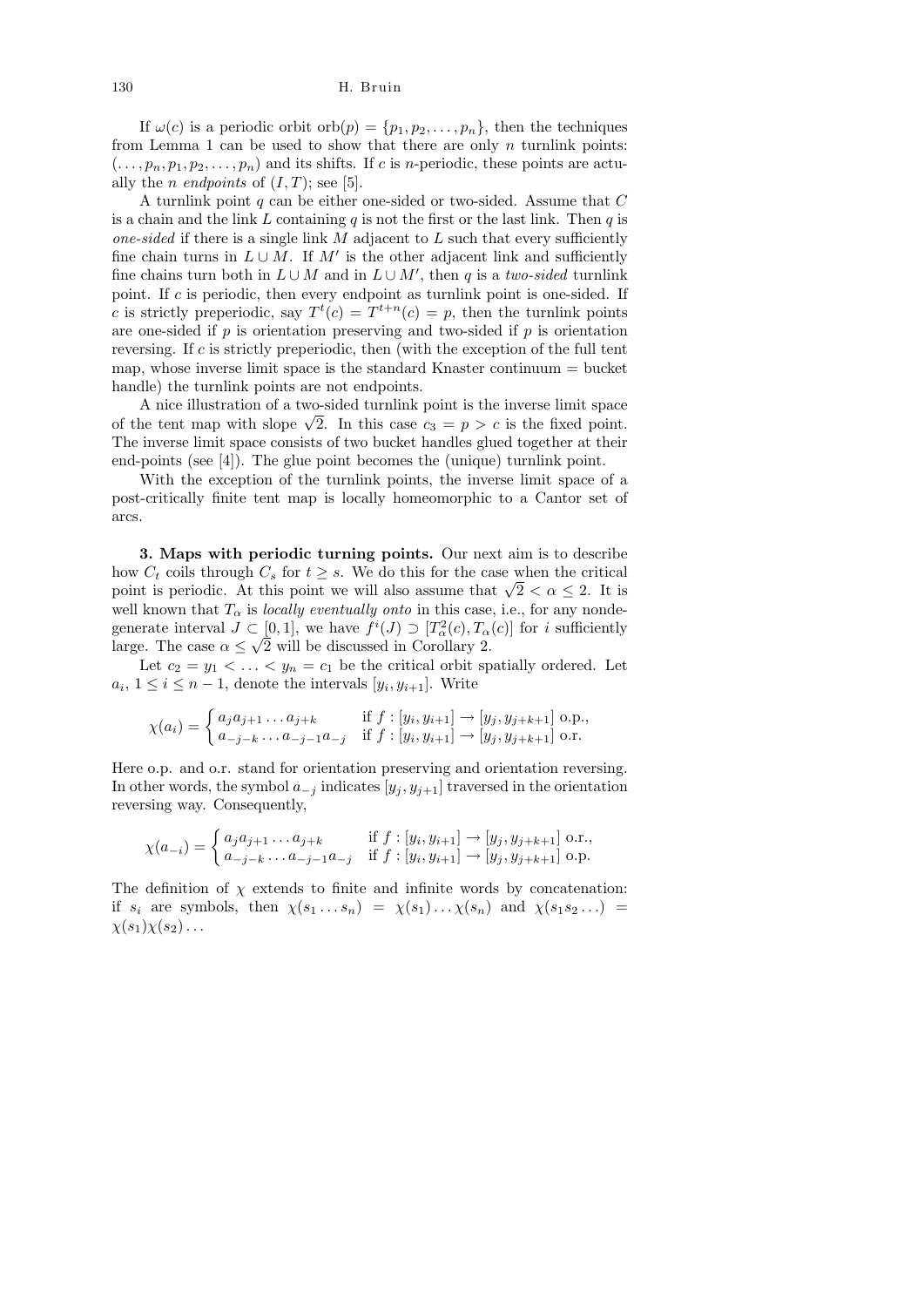The word  $a_1a_2 \ldots a_{n-1}$  indicates the whole interval, as well as how  $C_t$ coils through itself. The word  $\chi(a_1a_2 \ldots a_{n-1})$  indicates how T maps the interval onto itself, as well as how  $C_t$  coils through  $C_{t-1}$ . In general, the word  $\chi^{t-s}(a_1 a_2 \ldots a_{n-1})$  indicates how  $C_t$  coils through  $C_s$ .

As we shall see in the proof of Theorem 2, there is a symbol  $\varrho_1$  such that  $\chi^{n}(\varrho_1)$  starts with (and is longer than)  $\varrho_1$ . It follows that  $\chi^{i}(\varrho_1)$  converges to an infinite *n*-periodic sequence  $\rho = \rho_1 \rho_2 \ldots$ 

Obviously, orb $T(c)$  defines a Markov partition for T, having an  $(n-1)$  $\times$  (n − 1) transition matrix B. The Perron–Frobenius Theorem applies to  $B$ ; hence  $B$  has a positive leading eigenvalue which has a larger absolute value than all other eigenvalues. It is well known that this leading eigenvalue equals  $\exp(h_{\text{top}}(T_{\alpha})) = \alpha$ . Some of the properties of  $\chi$  can be derived from the associated matrix  $B' = (b'_{i,j})$ , where

(1) 
$$
b'_{i,j}
$$
 is the number of 
$$
\begin{cases} a_j \text{ in } \chi(a_i) & \text{if } i, j \leq n-1, \\ a_j \text{ in } \chi(a_{n-1-i}) & \text{if } j \leq n-1 < i, \\ a_{n-1-j} \text{ in } \chi(a_i) & \text{if } i \leq n-1 < j, \\ a_{n-1-j} \text{ in } \chi(a_{n-1-i}) & \text{if } n-1 < i, j. \end{cases}
$$

This corresponds to arranging the symbols as  $a_1a_2 \ldots a_{n-1}a_{-1}a_{-2} \ldots$  $a_{-(n-1)}$ . For more information on substitutions we refer to the monograph of Queff $\acute{e}$ lec [14]. We will only need the following statements which follow easily from the Perron–Frobenius Theorem and elementary linear algebra. Write  $\rho = \rho_1 \rho_2 \ldots$  as above and let | | denote the length of a string. Then

(2) 
$$
\lim_{m \to \infty} \frac{|\chi^n(\varrho_{i+1} \dots \varrho_{i+m})|}{m} \to \text{leading eigenvalue of } B'^n
$$

and this convergence is uniform in  $i$ .

LEMMA 3. Assume that  $\#\text{orb}_T(c) = n$  and let B and B' be as above. Then B' has the eigenvalues of B as well as  $n-1$  eigenvalues (counted with multiplicity) on the unit circle. In particular,  $B$  and  $B'$  have the same leading eigenvalue.

P r o o f. Assume that  $c = y_{k+1}$ . The matrix B has a "unimodal" shape in the sense that  $B = \begin{pmatrix} P \\ Q \end{pmatrix}$  where P is a  $k \times (n-1)$  matrix whose ones run in a southeast direction, while Q is a  $(n-1-k) \times (n-1)$  matrix whose ones run from northeast to southwest. By  $(1)$ , the matrix  $B'$  has the shape

$$
B' = \begin{pmatrix} P & 0 \\ 0 & Q \\ 0 & P \\ Q & 0 \end{pmatrix}.
$$

To calculate  $\det(B'-\lambda I)$ , first add column  $n-1+i$  to column i for  $1 \leq i < n$ ,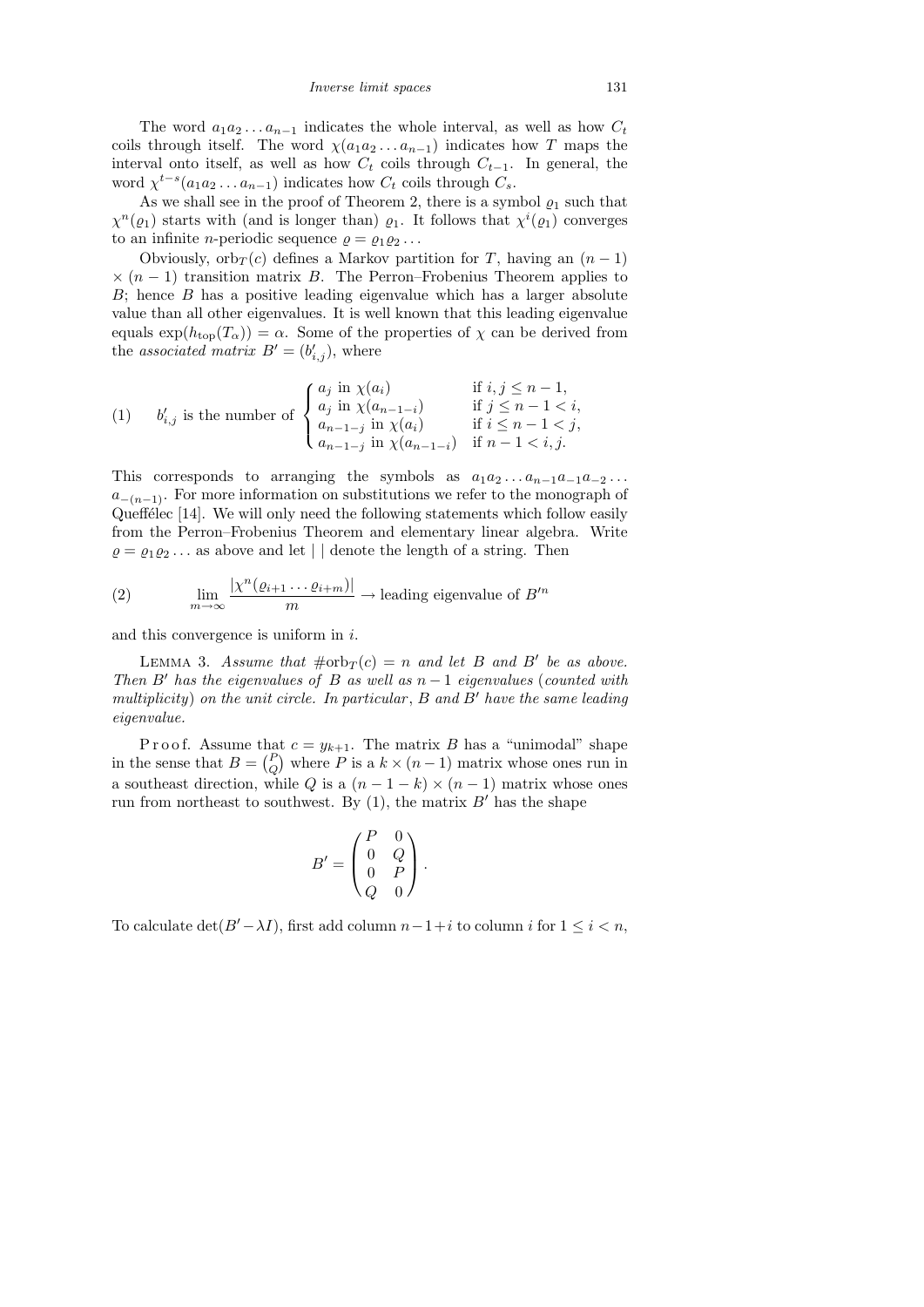then subtract row i from row  $n - 1 + i$  for  $1 \leq i < n$  to obtain

$$
\det(B' - \lambda I) = \det \begin{pmatrix} B - \lambda I & 0 \\ 0 & P \\ 0 & -Q - \lambda I \end{pmatrix} = \det(B - \lambda I) \det \begin{pmatrix} P & 0 \\ -Q & -\lambda I \end{pmatrix}.
$$

It remains to show that  $\binom{P}{-Q}$  has only eigenvalues on the unit circle. Note that  $\binom{P}{-Q}$  is the "signed" transition matrix of T: a factor  $-1$  is added whenever  $\begin{pmatrix} -Q \\ \end{pmatrix}$  is the signed transition matrix of 1. a factor  $\begin{pmatrix} 1 \\ 1 \end{pmatrix}$  is added whenever the transition from one state to another reverses orientation. Therefore the entries of  $\left(\begin{matrix} P \\ -Q \end{matrix}\right)^m$  represent the total number of transitions by  $T^m$  from one state to another, orientation reversing transitions counted negative. Since T is continuous, these entries are in  $\{-1,0,1\}$  for all  $m \geq 0$ .

If v is an eigenvector of  $\begin{pmatrix} P \\ -Q \end{pmatrix}$ , and  $\lambda$ ,  $|\lambda| > 1$ , its eigenvalue, then  $\left\| \left( \frac{P}{-Q} \right)^m w \right\| = |\lambda|^m \|v\| \to \infty$ . However, the previous argument shows that  $\left\| \left( \begin{array}{c} P \\ -Q \end{array} \right)^m v \right\|$  is bounded. A similar argument works for  $0 < |\lambda| < 1$ . It therefore remains to show that 0 is not an eigenvalue of  $\binom{P}{-Q}$ . Let us calculate det  $\begin{pmatrix} P \\ -Q \end{pmatrix}$ . Since  $c_2$  is the global minimum and  $T(c_2) > c_2$ , the first column of  $\binom{P}{-Q}$  consists of zeros and −1 at the bottom. Developing det  $\binom{P}{-Q}$  along this column gives

$$
\det\begin{pmatrix} P \\ -Q \end{pmatrix} = \pm \det\begin{pmatrix} P' \\ -Q' \end{pmatrix},
$$

where  $\binom{P'}{C}$  $\binom{P'}{-Q'}$  is a signed unimodal  $(n-2) \times (n-2)$  transition matrix. Because T is unimodal, either  $T(y_1) = y_2$  (and  $P'_{1,2} = 1$ ) or  $T(y_n) = y_2$  (and  $Q_{n-2-k,2} =$ 1). Hence the first column of  $\binom{P'}{Q}$  $\binom{P'}{-Q'}$  has precisely one nonzero entry. Repeating the argument gives det  $\binom{P}{-Q} = \pm 1 \neq 0$ .

THEOREM 2. Let  $T = T_{\alpha}$  and  $\widetilde{T} = T_{\widetilde{\alpha}}$  be tent maps both having an eriodic critical orbit. If  $(\log \alpha)/\log \widetilde{\alpha} \notin \widetilde{\mathbb{Q}}$ , then the inverse limit spaces n-periodic critical orbit. If  $(\log \alpha)/\log \tilde{\alpha} \notin \mathbb{Q}$ , then the inverse limit spaces  $(I, T)$  and  $(I, \tilde{T})$  are not homeomorphic.

It should be borne in mind that if  $T^k$  and  $\tilde{T}^l$  (with  $\alpha \neq \tilde{\alpha}$ ) are topolog-<br>constants for agency  $l, l > 1$ , then  $(T, T)$  and  $(T, \tilde{T})$  are homogeneouslips ically conjugate for some  $k, l \geq 1$ , then  $(I, T)$  and  $(I, \widetilde{T})$  are homeomorphic. Although the relation  $T^k = \tilde{T}^l$  can be shown to be false (as it would imply that T and  $\widetilde{T}$  have the same maximum), it should be no surprise that a condition like  $\alpha^k \neq \tilde{\alpha}^l$  turns up in this theorem.

*Proof of Theorem 2.* Suppose by contradiction that  $h:(I,T) \rightarrow (I,\widetilde{T})$ is a homeomorphism. The idea is to compute, in two different ways, how  $C_s$ coils through  $C_0$  for s large, and show that they cannot match. The direct way is given by applying  $\chi^s$  to  $a_1 \ldots a_{n-1}$ . The second way is by means of h. Take  $t_0$  so large that  $h^{-1}(\tilde{C}_{t_0})$  refines  $C_0$ . Since the n essential turnlinks of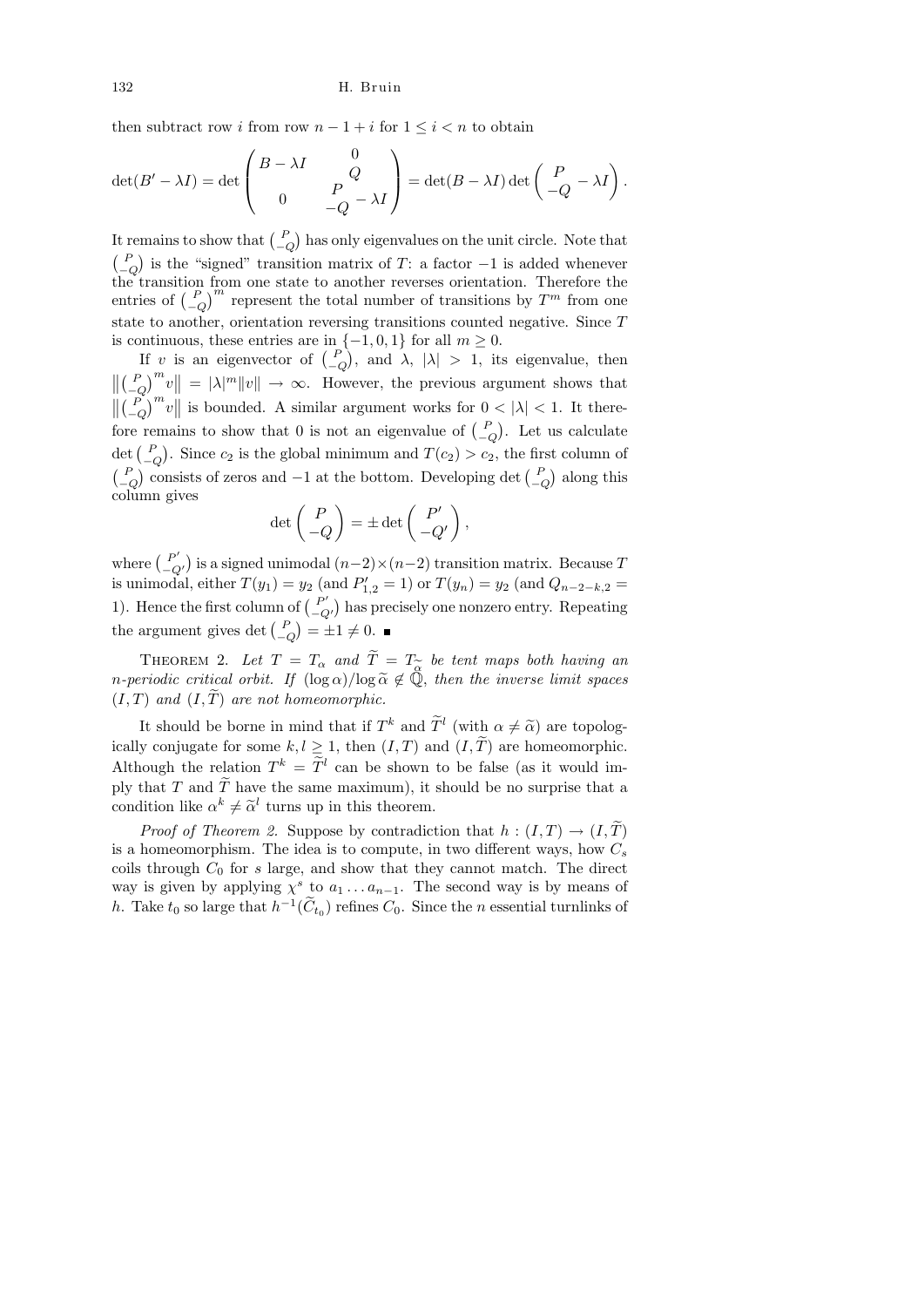$\widetilde{C}_{t_0}$  must be mapped into the n essential turnlinks of  $C_0$ ,  $h^{-1}$  must map the partial chains  $\{\widetilde{L}_{t_0,i}\}_{i=a}^b$  of  $\widetilde{C}_{t_0}$  covering  $\widetilde{a}_j$  (i.e.,  $[\widetilde{y}_j, \widetilde{y}_{j+1}] \subset \widetilde{\pi}_{t_0}(\bigcup_{i=a}^b \widetilde{L}_{t_0,i})$ and  $\tilde{\pi}_{t_0}(L_{t_0,i}) \cap [\tilde{y}_j, \tilde{y}_{j+1}] \neq \emptyset$  for  $a \leq i \leq b$ ) to a union of similar partial<br>chains of  $C$ . Therefore  $b^{-1}$  are be represented by a substitution  $\psi$ , where chains of  $C_0$ . Therefore  $h^{-1}$  can be represented by a substitution  $\psi$ , where

$$
\psi(\widetilde{a}_j)=a_{i_1}\dots a_{i_k}
$$

when  $\pi_0 \circ h^{-1}(\{\tilde{x} \in (I, \tilde{T}) : \tilde{\pi}_{t_0}(\tilde{x}) \in (\tilde{y}_j, \tilde{y}_{j+1})\})$  respectively covers  $a_{i_1}, \ldots$  $\ldots, a_{i_k}$ . Let now  $t \gg t_0$  be arbitrary and s so large that  $h(C_s)$  refines  $C_t$ . The chain  $h(C_s)$  can only turn in turnlinks L of  $\widetilde{C}_t$  and crosses the other links transversally. Due to Lemma 2,  $\pi_t(L) \cap \bigcup_{i \geq 1} T_i(c) = \pi_t(L) \cap \omega_{\widetilde{T}}(c) \neq \emptyset$ , and<br>because the turnlinks of  $\widetilde{C}_t$  are the same as the essential turnlinks, we can because the turnlinks of  $\tilde{C}_t$  are the same as the essential turnlinks, we can represent the action of h on  $C_s$  by a substitution  $\psi_{s,t}$ . By construction, each link  $\widetilde{T}^{t-t_0}(L)$ ,  $L \in \widetilde{C}_t$ , is contained in a link of  $\widetilde{C}_{t_0}$ . In particular,  $\widetilde{T}^{t-t_0}$  maps the turnlinks of  $C_t$  into turnlinks of  $C_{t_0}$ . The coiling of  $h(C_s)$  through  $C_{t_0}$ can therefore be written as  $\tilde{\chi}^{t-t_0} \circ \psi_{s,t}$ , and the coiling of  $C_s = h^{-1} \circ h(C_s)$ <br>through  $C_s$  as  $\psi \circ \tilde{\chi}^{t-t_0} \circ \psi_s$ . Honce through  $C_0$  as  $\psi \circ \tilde{\chi}^{t-t_0} \circ \psi_{s,t}$ . Hence

$$
\chi^s = \psi \circ \widetilde{\chi}^{t-t_0} \circ \psi_{s,t}.
$$

Recall that  $y_1$  is *n*-periodic and the global minimum of  $T$ . This shows that for some  $y \in (y_1, y_2], T<sup>n</sup>(y_1, y_1)$  covers  $[y_1, y_2]$  in an orientation preserving way. From these two observations it follows that

$$
n = \min\{m : \chi^m(a_1) \text{ starts with } a_1\}.
$$

This implies that  $\chi^{sn}(a_1)$  converges to a fixed point  $\rho = \rho_1 \rho_2 ... = a_1 ...$ of  $\chi^n$ . The same statement is true for  $\tilde{\chi}$ .

Let  $b_{s,t}$  be the first symbol of  $\psi_{s,t}(a_1 \dots a_{n-1})$ . By adjusting  $t_0$  if necessary and taking  $t-t_0$  a multiple of n, we can assume that  $b_{s,t} \equiv \tilde{a}_1$ . As t can be taken arbitrarily large, it follows that

$$
\varrho=\psi(\widetilde{\varrho}).
$$

Next we have to rule out that  $\varrho$  is periodic under the shift  $\sigma$ . Since  $T_{\alpha}$  is locally eventually onto, there exists k such that  $\chi^k(\varrho_1)$  contains all symbols. In other words,  $\chi$  and its associated matrix  $B'$  are primitive. By the Perron– Frobenius Theorem,  $B'$  has a positive left eigenvector w associated with its leading eigenvalue  $\alpha$ ; its components indicate the relative frequencies of the symbols  $a_i$  in  $\rho$ . If  $\rho$  is periodic under the shift, all of these frequencies are rational, and therefore  $\alpha$  is an integer. Hence  $\alpha = 2$ . The map  $T_2$  indeed generates a periodic sequence  $\varrho$ , but the inverse limit space  $(I, T_2)$  is clearly distinct from all other inverse limit spaces. So from now on assume that  $\varrho$ and  $\tilde{\rho}$  are not periodic under  $\sigma$ .

The fact that  $\log \alpha$  and  $\log \tilde{\alpha}$  are rationally dependent follows immediately from a result of Durand (a special case of [9, Theorem 14]). In our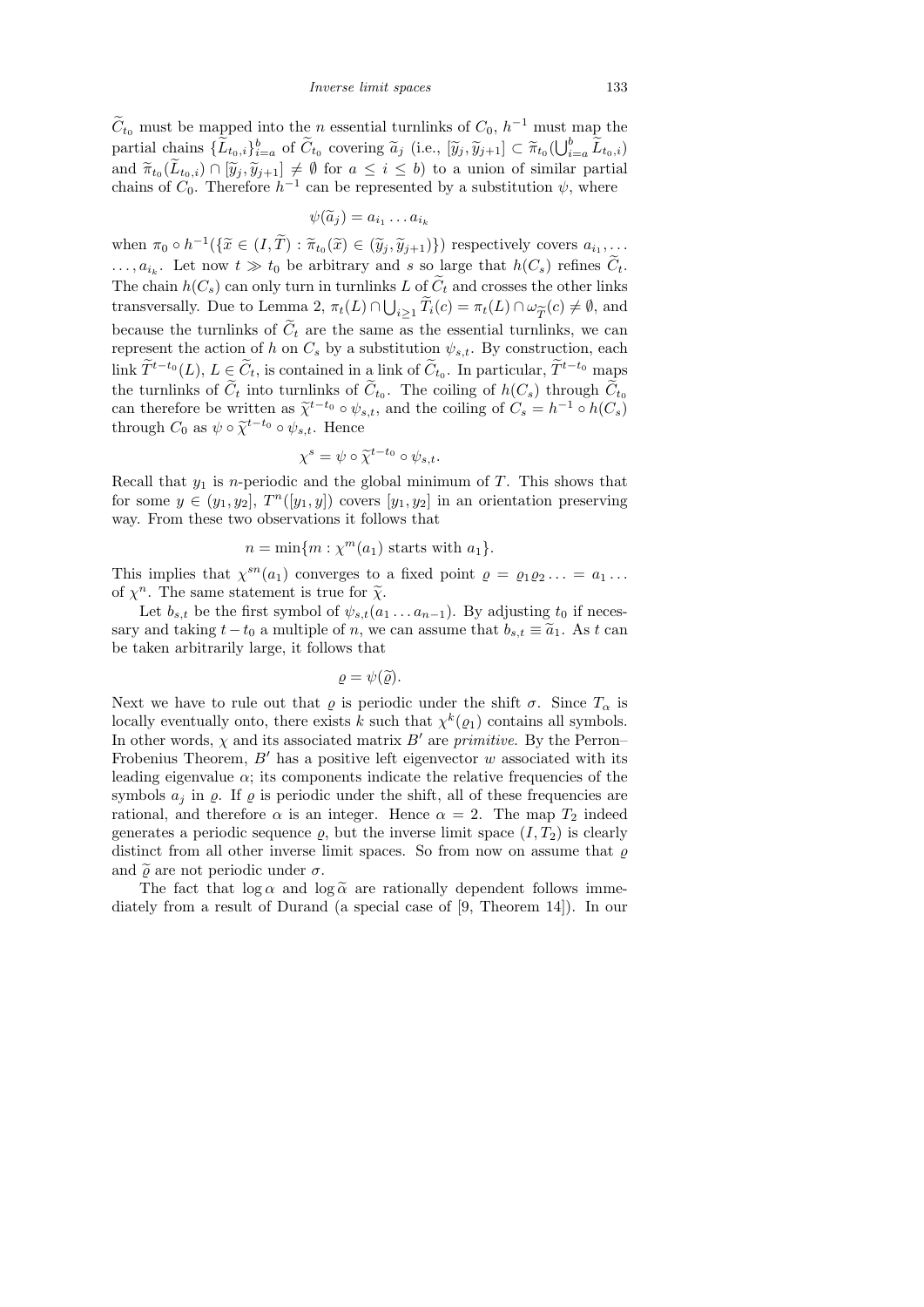setting we can also use the following argument. Given  $m \geq 1$ , let

$$
\kappa(m) = \min\{i \geq 1 : \varrho_i \neq \varrho_{i+m}\},\
$$

that is,  $\kappa(m)$  indicates for how long  $\sigma^m(\varrho)$  coincides with  $\varrho$ . As  $\varrho$  is not periodic under  $\sigma$ ,  $\kappa(m) < \infty$  for all  $m \geq 1$ .

We say that  $\varrho$  is asymptotically translation invariant over  $v$  if there exists a sequence  $\{m_i\}$  such that

(3) 
$$
\begin{cases} \log m_i - \log m_{i-1} \to v \text{ exponentially fast, and} \\ \inf_i \kappa(m_i)/m_i > 0. \end{cases}
$$

By the spectral properties of the matrix  $B'$  (see (2) and Lemma 3),  $\varrho$  is asymptotically translation invariant over  $n \log \alpha$ . Indeed, the sequence  $\{m_i\}$ with  $m_1 = \min\{i > 1 : \varrho_i = a_1\} - 1$  and

$$
m_i = |\chi^n(\varrho_1 \dots \varrho_{m_{i-1}})| \approx C_0 \alpha^{in} + \mathcal{O}(\alpha_0^{in})
$$

for some  $C_0 > 0$  and  $\alpha_0 < \alpha$  satisfies (3). For  $\alpha_0$  we can take the second largest eigenvalue of  $B^{\prime n}$ , which by the Perron–Frobenius Theorem is indeed strictly less than  $\alpha$ .

We claim that if  $\varrho$  is asymptotically translation invariant over  $v$  and  $v'$ , then  $v/v'$  is rational. Indeed, let  $\{m_i\}$  and  $\{m'_j\}$  satisfy (3) for v and v' respectively. Let  $\delta = \min\{\inf_i \kappa(m_i)/m_i, \inf_j \kappa(m'_j)/m'_j\} > 0$ . Since the convergence in (3) is exponentially fast and therefore summable, we can find  $i, j$  such that

$$
|\log m_p - \log m_i - (p - i)v|, |\log m'_q - \log m'_j - (q - j)v'| \le \frac{\delta}{150\alpha^n}
$$

for all  $p \ge i$ ,  $q \ge j$ . Write  $C = \log m'_j - \log m_i$ .

Suppose by contradiction that  $v/v' \notin \mathbb{Q}$ . Then there exist integers  $p, q > 0$ such that  $|(p-i)v - (q-j)v' - C| \leq \delta/(150\alpha^n)$ . Combining these statements, we obtain

$$
\left|\log m_p - \log m'_q\right| < \frac{\delta}{50\alpha^n}
$$

,

Taking the exponential gives

$$
\left|\frac{m_p}{m'_q} - 1\right| \le \frac{\delta}{25\alpha^n},
$$

and therefore

$$
l_1=|m_p-m_q'|\leq \frac{1}{25\alpha^n}\min\{\kappa(m_p),\kappa(m_q')\}.
$$

It follows that  $\varrho$  starts with a  $\lceil 25\alpha^n \rceil$ -fold concatenation of the string  $\varrho_1 \dots$  $\ldots \varrho_{l_1}$ , or in other words,  $\kappa(l_1) \geq 25\alpha^n l_1$ . Let

$$
l_2 = \min\{|\chi^n(\varrho_1 \dots \varrho_{l_1})| \bmod l_1, l_1 - (|\chi^n(\varrho_1 \dots \varrho_{l_1})| \bmod l_1)\}.
$$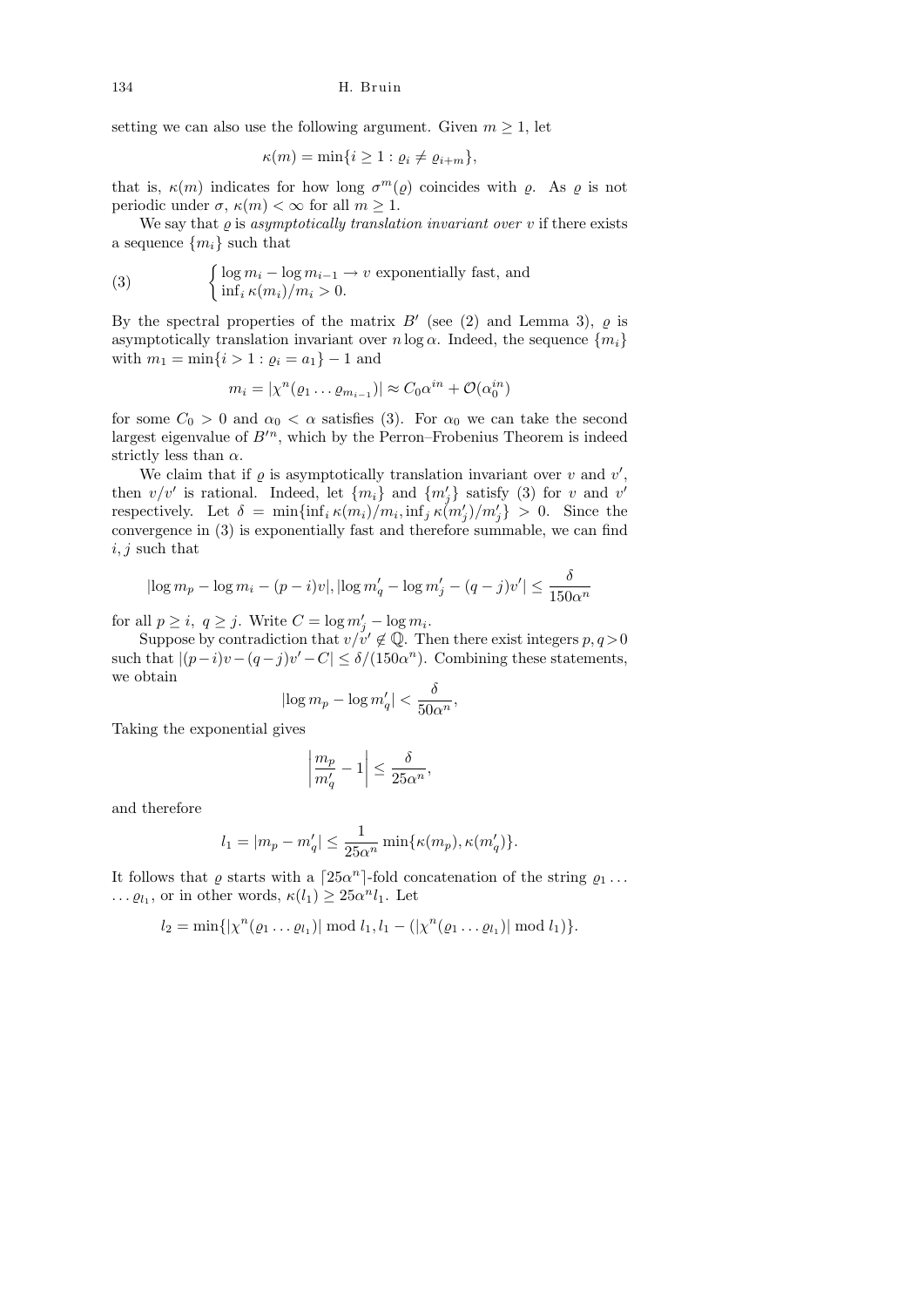We have  $l_2 \neq 0$ , because otherwise  $\varrho$  is periodic. Since  $|\chi^n(\varrho_1 \dots \varrho_{l_1})| \approx$  $\alpha^{n}l_1 \ll \kappa(m_p)$  and  $\kappa(m'_q)$ , it follows that  $\kappa(l_2) \geq 25\alpha^{n}l_2$ . Repeating the argument gives a decreasing sequence  $\{l_i\}$  of integers such that  $\kappa(l_i) > 25\alpha^n l_i$ . In the end also  $\kappa(1)$  would be greater than 0, which is a contradiction, because  $\varrho$  does not start with  $a_1a_1$ . (More general results on the repetition of words in  $\rho$  were obtained in [12].)

It is straightforward that if  $\{\tilde{m}_i\}$  satisfies (3) for  $\tilde{\varrho}$  and  $\tilde{v} = n \log \tilde{\alpha}$ , then  ${m_i}$  with  $m_i = |\psi(\widetilde{\varrho}_1 \dots \widetilde{\varrho}_{\widetilde{m}_i})|$  satisfies (3) for  $\varrho$  and  $n \log \widetilde{\alpha}$ . Therefore  $\log \alpha$  and  $\log \widetilde{\alpha}$  are rationally dependent. and  $\log \tilde{\alpha}$  are rationally dependent.

COROLLARY 2. Let  $T_{\alpha}$  be a tent map with an n-periodic critical point. Let  $\chi$  and  $\rho$  be as in the proof of Theorem 2. If  $n \log \alpha$  is the smallest  $v > 0$ such that  $\varrho$  is asymptotically translation invariant over v, then  $(I, T_{\alpha})$  is not homeomorphic to  $(I, T_{\widetilde{\alpha}})$  for any  $\widetilde{\alpha} \neq \alpha$ .

P r o o f. Suppose by contradiction that  $(I, T_{\alpha})$  and  $(I, T_{\alpha})$  are homeo-<br>phic for  $\tilde{\alpha} \neq \alpha$ . Write  $T = T$ , and  $\tilde{T} = T_{\alpha}$ . Because  $(I, T)$  has exactly n morphic for  $\tilde{\alpha} \neq \alpha$ . Write  $T = T_{\alpha}$  and  $T = T_{\tilde{\alpha}}$ . Because  $(I, T)$  has exactly n<br>endpoints  $\tilde{T}$  must have an n-periodic critical point as well. From the proof of endpoints,  $\tilde{T}$  must have an *n*-periodic critical point as well. From the proof of Theorem 2 (and using a kind of Euclidean dividing algorithm) it follows that there exists v such that  $\rho$  is asymptotically translation invariant over v and that both  $n \log \alpha$  and  $n \log \tilde{\alpha}$  are multiples of v. By assumption,  $v = n \log \alpha$ , whence  $\log \tilde{\alpha}$  must be a multiple of  $\log \alpha$ .

It is well known that if

$$
\frac{1}{m+2}\log 2 < \log \alpha \le \frac{1}{m+1}\log 2,
$$

then  $T_{\alpha}$  is renormalizable of period  $2^{m}$ . By this we mean that there exists an interval  $J \ni c$ , called a *restrictive interval*, such that  $T^{2^m}(J) \subset J$  while  $J, T(J), \ldots, T^{2^{m}-1}(J)$  have disjoint interiors. Here the interval J is taken maximal. If  $\log \tilde{\alpha}$  is a multiple of  $\log \alpha$ , then T and T must be renormalizable of different periods, say  $2^{\widetilde{m}}$  and  $2^m$ , where  $m > \widetilde{m}$ . Consequently, the critical points of the renormalized maps  $\widetilde{T}^{2^m} : \widetilde{J} \to \widetilde{J}$  and  $T^{2^m} : J \to J$  have different periods, namely  $n/2^{\widetilde{m}} > n/2^m$ . Note that  $T^{2^m} : J \to J$  is topologically conjugate to  $T_{\alpha^{(2^m)}} : [0,1] \to [0,1]$ . It follows that  $(I,T)$  has a subcontinuum

$$
\{x \in (I, T) : x_{i2^m} \in J \text{ for all } i \le 0\}
$$

which is homeomorphic to  $(I, T_{\alpha(2^m)})$  and therefore has  $n/2^m$  endpoints. The space  $(I, \tilde{T})$  has no such subcontinuum.

4. Maps with strictly preperiodic turning points. In this section we conclude the proof of the main theorem by proving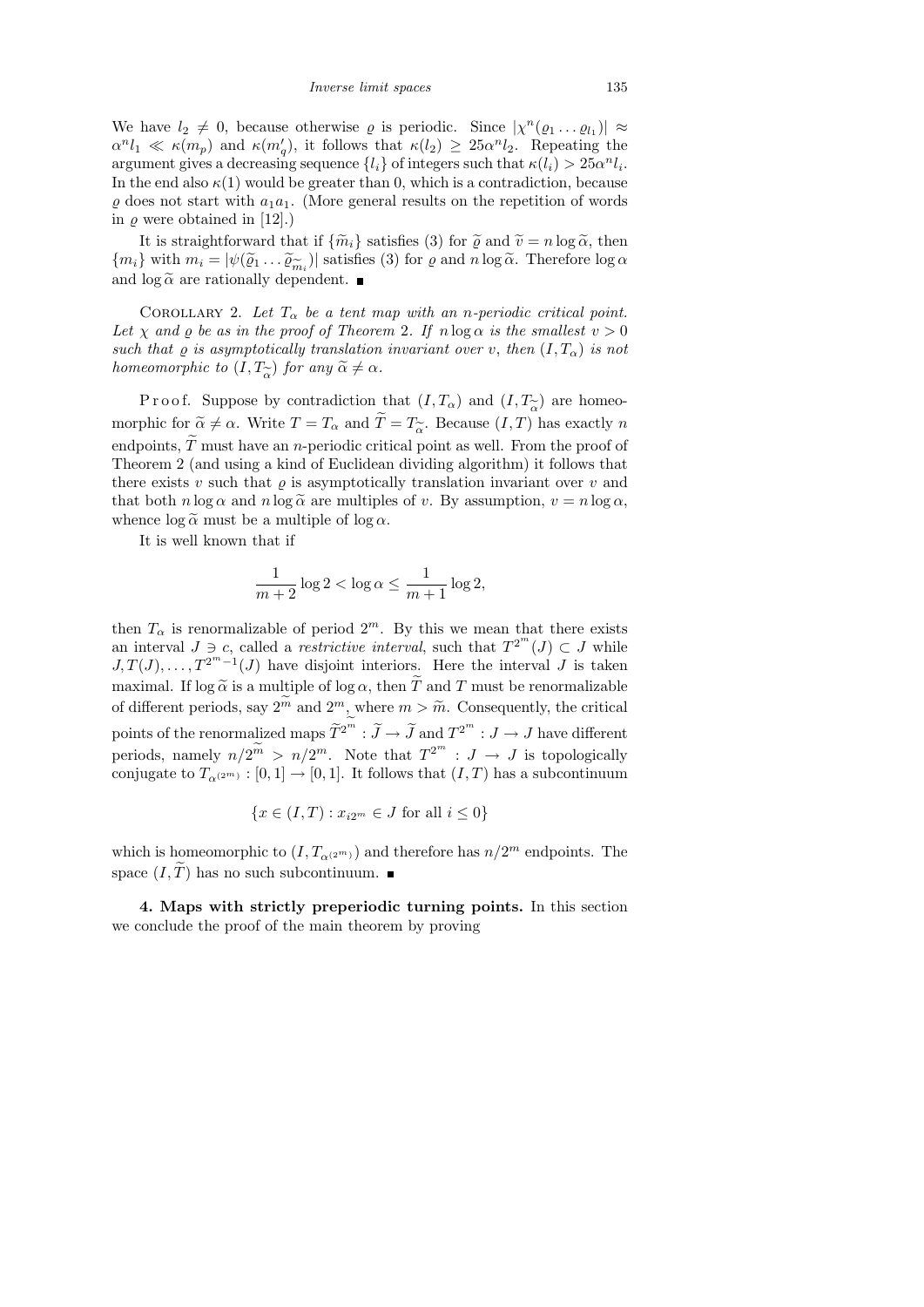THEOREM 3. Let  $T = T_{\alpha}$  and  $\widetilde{T} = T_{\widetilde{\alpha}}$ <br>eriodic critical orbit. If  $(\log \alpha)/\log \widetilde{\widetilde{\alpha}}$ THEOREM 3. Let  $T = T_{\alpha}$  and  $\widetilde{T} = T_{\widetilde{\alpha}}$  be tent maps both having a strictly preperiodic critical orbit. If  $(\log \alpha)/\log \tilde{\alpha} \notin \mathbb{Q}$ , then the inverse limit spaces  $(I, T)$  and  $(I, \tilde{T})$  are not homeomorphic.

The proof is basically the same as the proof of Theorem 2. However, because the turnlink points and the points of the critical orbit are no longer in one-to-one correspondence, we need to be a bit more careful.

*Proof of Theorem 3.* Let  $n = \text{\#orb}_T(c)$  and let  $c_2 = y_1 < \ldots < y_n = c_1$ be the points of orb $T(c)$ . Let as before  $a_i$ ,  $-n < i < n$ ,  $i \neq 0$ , denote the intervals  $[y_i, y_{i+1}]$  traversed in an orientation preserving (reversing) way if  $i > 0$   $(i < 0)$ . By Lemma 2,  $C_t$  can only turn in  $C_s$  at links  $L \in C_s$  such that  $\pi_s(L) \ni y_i$  for some *i*. Therefore the substitution  $\chi$  is well defined. Take  $y_i \in \omega(c)$  and let N be the period of  $y_i$  if  $y_i$  is orientation preserving, and twice the period of  $y_i$  if  $y_i$  is orientation reversing. Then it is easy to show that for  $a \in \{a_{-i}, a_{i+1}\}, N = \min\{k : \chi^k(a) \text{ starts with } a\}.$ 

Define the corresponding notions  $\tilde{n}, \tilde{y}, \tilde{\chi}$  and N for T. Note that in this setting n and  $\tilde{n}$  can be different, but due to Corollary 1 and the remarks following Definition 2,  $N = N$ .

Assume that  $h:(I,T) \to (I,\widetilde{T})$  is a homeomorphism. By taking  $\eta$  small, we can assume that for any set  $\tilde{X} \subset (I, \tilde{T})$  of diameter  $\text{diam}(\tilde{X}) > \delta(\tilde{T})$ ,  $h^{-1}(\tilde{X})$  is not contained in a single link of  $C_0$ .

As in the proof of Theorem 2, take  $t_0$  so large that  $h^{-1}(\tilde{C}_{t_0})$  refines  $C_0$ . Each link  $\tilde{L} = L_{t_0,j} \in \tilde{C}_{t_0}$  such that  $\tilde{\pi}_{t_0}(\tilde{L}) \cap \bigcup_{i \geq 1} \tilde{T}^i(c) \neq \emptyset$  is a turnlink. Indeed, if  $\widetilde{\pi}_{t_0}(\widetilde{L}) \ni \widetilde{T}^m(c)$ , then  $\widetilde{C}_{t_0+m}$  turns in  $\widetilde{L}$ . As  $h^{-1}(C_{t_0})$  refines  $C_0$ ,<br>there exists  $L \in C$  such that  $h^{-1}(\widetilde{L}) \subset L$ . We also that  $L$  is a turn link there exists  $L \in C_0$  such that  $h^{-1}(\tilde{L}_{t_0,j}) \subset L$ . We claim that  $L$  is a turnlink.

Take  $a < j < b$  so that  $h^{-1}(\bigcup_{k=a+1}^{b-1} \widetilde{L}_{t_0,k}) \subsetneq L$ , but  $h^{-1}(\widetilde{L}_{t_0,a}), h^{-1}(\widetilde{L}_{t_0,b})$ ⊄ L. We know that  $\tilde{C}_{t_0+m}$  as above turns in  $\tilde{L}_{t_0,j}$ . Let  $a' < b'$  be such that  $\bigcup_{k=a'}^{b'} \widetilde{L}_{t_0+m,k} \subset \bigcup_{k=a}^{b} \widetilde{L}_{t_0,k}$ ,  $h^{-1}(\bigcup_{k=a'+1}^{b'-1} \widetilde{L}_{t_0+m,k}) \subset L$ , and  $h^{-1}(\widetilde{L}_{t_0+m,a'})$ ,  $h^{-1}(\tilde{L}_{t_0+m,b'}) \not\subset L$ . If  $h^{-1}(\tilde{L}_{t_0+m,a'})$  and  $h^{-1}(\tilde{L}_{t_0+m,b'})$  are contained in the same link  $M \in C_0$  adjacent to  $L$ , then  $h^{-1}(\tilde{C}_{t_0+m})$  turns in  $L$  and we are done. If  $h^{-1}(\tilde{L}_{t_0+m,a'})$  and  $h^{-1}(\tilde{L}_{t_0+m,b'})$  are contained in different links of  $C_0$ , then  $\bigcup_{k=a'+1}^{b'-1} \widetilde{L}_{t_0+m,k}$  has to turn at least twice in  $\bigcup_{k=a}^{b} \widetilde{L}_{t_0,k}$ , and  $\pi_{t_0}(\bigcup_{k=a'+1}^{b'-1} \widetilde{L}_{t_0+m,k})$  contains at least two different points of orb<sub> $\widetilde{T}}(c)$ </sub>. It<br>follows that  $\pi_{t}(|\cdot|^{b'-1})$   $\widetilde{L}$  and contains two different points of orb $\pi_{t}(c)$  and follows that  $\pi_0(\bigcup_{k=a'+1}^{b'-1} \widetilde{L}_{t_0+m,k})$  contains two different points of orb $\widetilde{T}(c)$  and<br>diam( $\bigcup_{k=a'}^{b'-1} \widetilde{L}_{t_0+m,k}$ )  $\leq \widetilde{K}(c)$  and diam( $\bigcup_{k=a'+1}^{b'-1} \widetilde{L}_{t_0+m,k}$ ) >  $\delta(\widetilde{T})$ . As  $h^{-1}(\bigcup_{k=a'+1}^{b'-1} \widetilde{L}_{t_0+m,k}) \subset L \in C_0$ , this contradicts the choice of  $\eta$ , proving the claim.

By Lemma 2,  $h^{-1}(\tilde{L})$  is contained in a link  $L \in C_0$  such that  $\pi_0(L) \ni y_i$ for some  $i \leq n$ . Therefore the substitution  $\psi$  can be defined properly. By the same arguments, the substitution  $\psi_{s,t}$ , which expresses how  $h(C_t)$  coils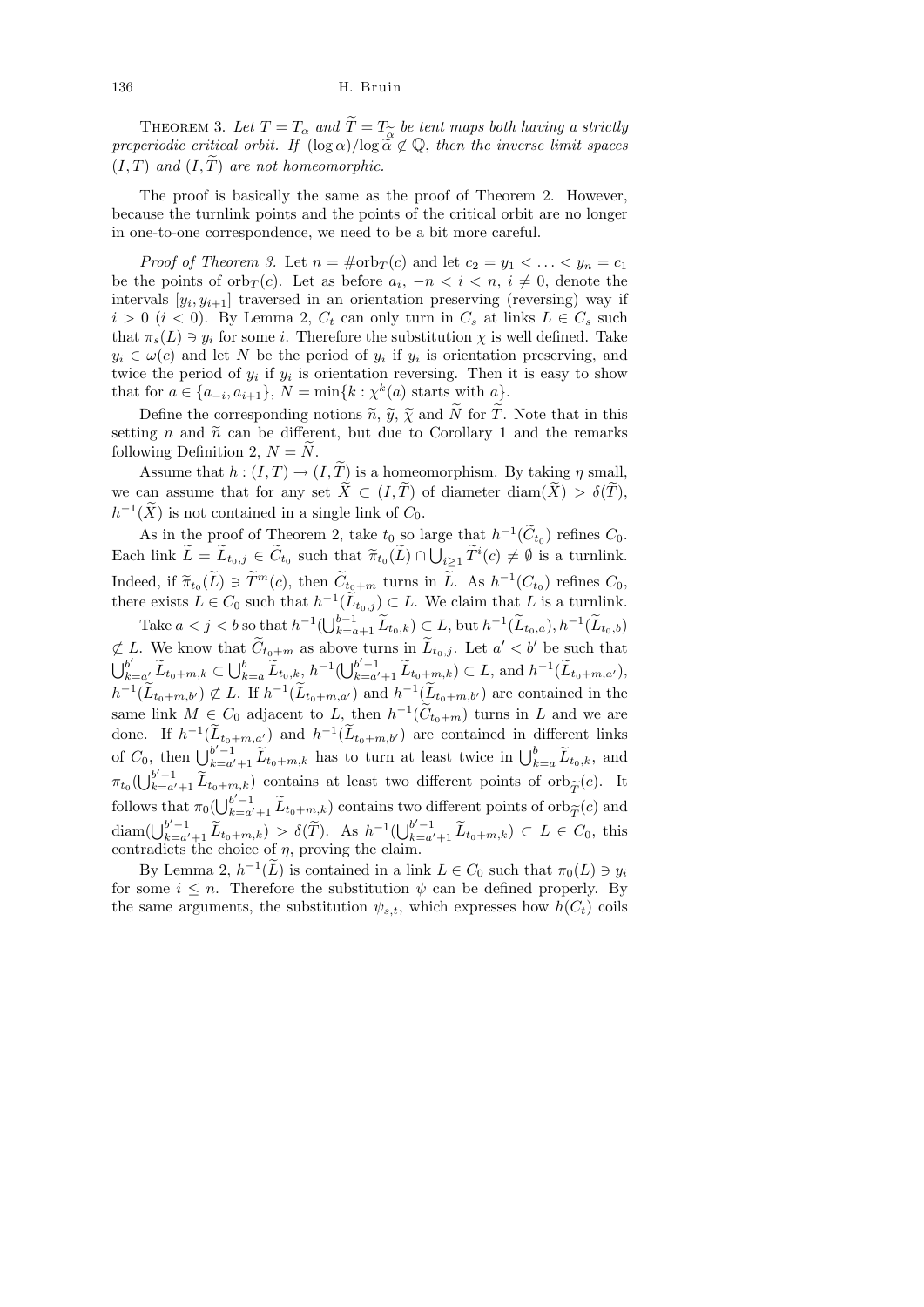through  $\widetilde{C}_s$ , can be defined properly for any  $t > t_0$  and  $s > 0$  sufficiently large. By taking  $t-t_0$  and s multiples of N and arbitrarily large, we can derive that  $\rho = \psi(\tilde{\rho})$ , where  $\rho$  and  $\tilde{\rho}$  are fixed points of  $\chi^N$  and  $\tilde{\chi}^N$  respectively. The rest of the proof goes through without changes.

Let us finish with some remarks concerning generalizations of the results. We have worked with tent maps for simplicity of the exposition, but the methods work for general unimodal maps just as well. In fact, also the inverse limit spaces of smooth renormalizable maps f can be classified by topological entropy. (It is well known that the entropy is the same for all unimodal maps with the same type of renormalization.) Instead of a finite critical orbit, there is a restrictive interval  $J$  whose orbit consists of finitely many (say n) intervals that are permuted cyclically by  $f$ . The role of the turnlinks will be taken by clusters of links  $\{L_j\}_{j=a}^b \subset C_t$  such that  $\pi_t(\bigcup_{j=a}^b L_j) \supset f^i(J)$  for some  $0 \leq i \leq n$ . The rest of the proof remains the same.

Similar results hold for post-critically finite multimodal maps, as well as for piecewise monotone maps on trees whose turning points and branchpoints have finite orbits. We think in particular of Hubbard trees of post-critically finite (quadratic) polynomials [8]. The inverse limit space of a tree map is not chainable because of the branchpoints. Nevertheless, one can define natural covers  $C_t$  such that every link has at most two neighbours, except for finitely many links for which  $\pi_t(L)$  contains a branchpoint.

## **References**

- [1] C. B and t, *Composants of the horseshoe*, Fund. Math. 144 (1994), 231–241.
- [2] M. Barge and B. Diamond, *Homeomorphisms of inverse limit spaces of one-dimensional maps*, ibid. 146 (1995), 171–187.
- [3] M. B arge and S. Holte, *Nearly one-dimensional Hénon attractors and inverse limits*, Nonlinearity 8 (1995), 29–42.
- [4] M. Barge and W. Ingram, *Inverse limits on* [0, 1] *using logistic bonding maps*, Topology Appl. 72 (1996), 159–172.
- [5] M. Barge and J. Martin, *Endpoints of inverse limit spaces and dynamics*, in: Continua with the Houston Problem Book, Lecture Notes in Pure and Appl. Math. 170, Marcel Dekker, New York, 1995, 165–182.
- [6] K. Brucks and B. Diamond, *A symbolic representation of inverse limit spaces for a class of unimodal maps*, ibid., 207–226.
- [7] H. Bruin, *Planar embeddings of inverse limit spaces of unimodal maps*, Topology Applications 96 (1999), 191–208.
- [8] A. Douady et J. Hubbard, *Étude dynamique des polynômes complexes*, *partie I*, Publ. Math. Orsay 85-04, 1984.
- [9] F. Du r and, *A generalization of Cobham's Theorem*, Theory Comput. Syst. 31 (1998), 169–185.
- [10] R. J. Fokkink, *The structure of trajectories*, Ph.D. thesis, Delft, 1992.